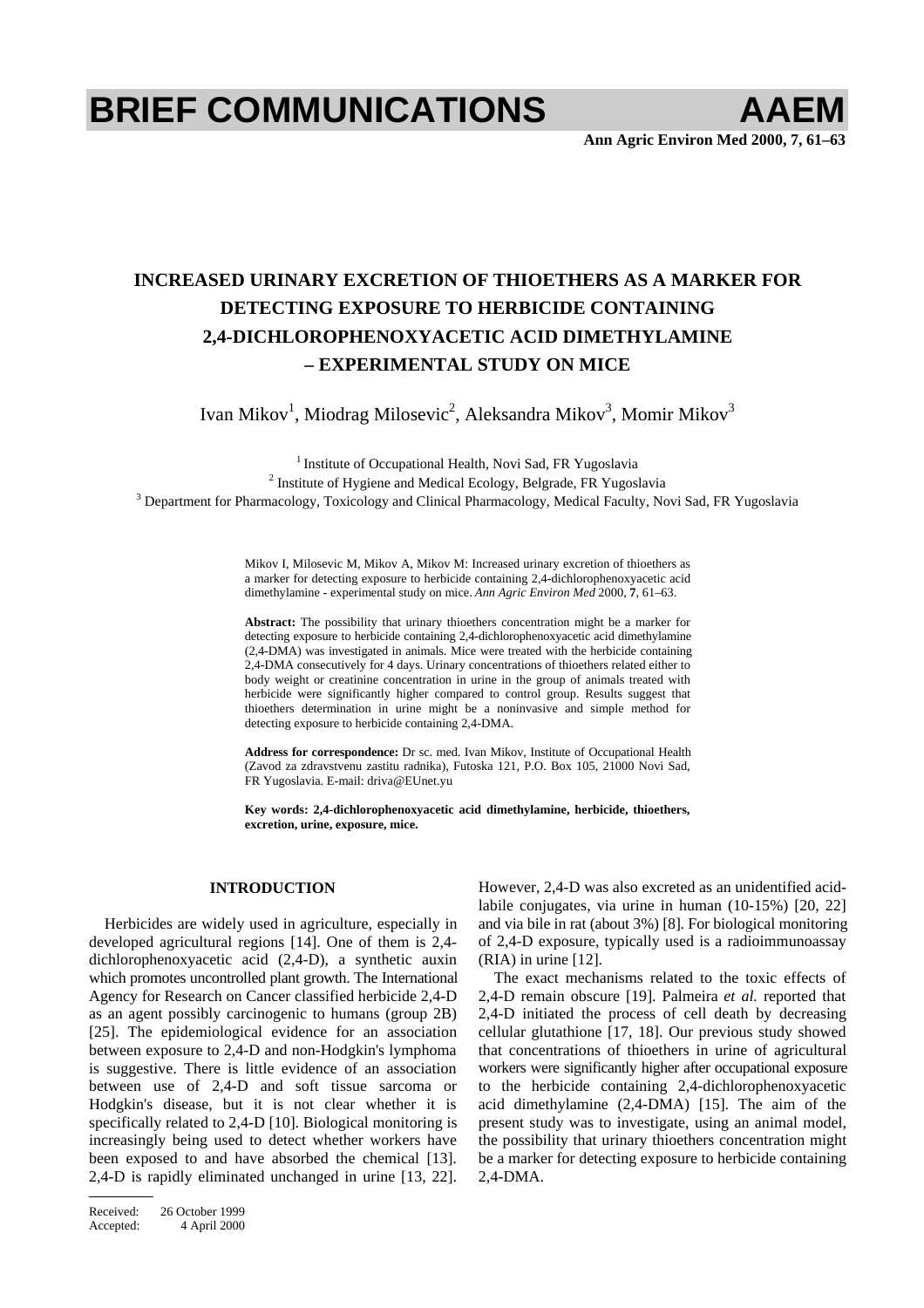### **MATERIALS AND METHODS**

**Materials.** Albino BALB/C mice, 2-4 months old (Pasteur Institute, Novi Sad, FR Yugoslavia) which were kept in a natural dark-light cycle and fed with standard diet (Veterinarian Institute Zemun, FR Yugoslavia) and water *ad libitum* were used. Herbicide "Monosan herbi" containing 2,4-DMA as active compound, i.e. 2,4-D in the form of dimethylamine salt  $(464 \text{ g}/1 \text{ 2,4-D}, 200 \text{ g}/1 \text{ }$ dimethylamine and rest water) was obtained from ICN Galenika Co. (Zemun, FR Yugoslavia) for use in experiment, since human exposure to herbicide occurs not only to the active principles but to all chemicals present in a commercial formulation. 2,4-D in "Monosan herbi" is of technical quality. Impurities in total are up to 4.8% and include: 2-chlorophenoxyacetic acid, 4-chlorophenoxyacetic acid, 2,6-dichlorophenoxyacetic acid, 2,4,6-trichlorophenoxyacetic acid, bis-(2,4-dichlorophenoxyacetic acid), 2,4-dichlorophenol, 4-chlorophenol and perchloroetilen.

**Experimental design.** The animals were divided into experimental and control groups, each with 5 mice. The experimental group of animals was treated on 4 consecutive days with herbicide "Monosan herbi" containing 2,4-DMA as active compound (30 mg/kg of 2,4-D in the form of dimethylamine salt, per body weight i.p. on each day), whereas the animals of the control group received saline solution. The used dose was comparable with occupational exposure of humans, as in our previous study it was found that agricultural workers were occupationally exposed to this herbicide for 2–4 days, 5–6 hours per day by spraying application [15]. The mice received for 4 days of the treatment one i.p.  $LD_{LO}$ (lowest published lethal dose) of 2,4-D in the form of dimethylamine salt, equal to 120 mg/kg [21]. 24 hours after the last injection, urine samples were collected during 8 hours for determination of total thioethers concentration [24]. Mice metabolic cages were used to obtain a good separation between urine and faeces. The determination of thioethers was based on the method of Ellman [6]. Free SH groups react with 5,5'-dithio-bis(2 nitrobenzoic acid) - DTNB to a photometrically measurable thiol. The mercapturic acids and other thioethers were converted into the corresponding thiophenols by alkaline hydrolysis. Protein was precipitated with perchloric acid. After centrifugation, sodium hydroxide was added to the supernatant. Alkaline hydrolysis was carried out in closed polypropylene tubes at 100°C for 120 minutes. After cooling, the hydrolysate was neutralized in the cold  $(10^{\circ}$ C) to pH 7.2-7.8 with 5N hydrochloric acid and buffered with triethanolamine hydrochloride. Ellman assay and DTNB were added to hydrolyzed urine samples and the increase of absorbance was measured at 405 nm on a Unicam Ultraviolet Spectrophotometer SP 1800 [24]. Concentrations of thioethers were related to creatinine concentration in urine [11] and animal body weight.

**Table 1.** Concentration of thioethers in urine related to body weight (mmol/g b. w.) and to concentration of creatinine in urine (mmol/mmol creat.) in control group and animals treated with herbicide 2,4-DMA.

| mmol/g b. w.<br>$(Mean \pm SD)$ | mmol/mmol creat.<br>$(Mean \pm SD)$ |
|---------------------------------|-------------------------------------|
| $0.17 \pm 0.11^{\circ}$         | $1.02 \pm 0.64^{\circ}$             |
| $0.05 + 0.03$                   | $0.28 + 0.12$                       |
|                                 |                                     |

 $a<sub>p</sub> < 0.05$  compared to control

**Statistical analysis.** The statistical significance of the results was analyzed by Student t-test, and  $p < 0.05$  was considered significant.

#### **RESULTS AND DISCUSSION**

The results obtained for the measured parameters in the urine of the animals are presented in Table 1.

Urinary excretion of thioethers related either to animal body weight or creatinine concentration in urine were significantly higher in the experimental group compared to the control group.

Exposure to certain electrophilic agents reacting with reduced glutathione (GSH) increases total thioethers detected after alkaline hydrolysis of urine. GSH conjugation results in the formation of cysteine conjugates, pre-mercapturic acids, mercapturic acids and other thioethers which are excreted in urine [4, 9]. Toxic mechanism of herbicide 2,4-D in animal cells is still poorly understood. 2,4-D rapidly depletes intracellular GSH and protein thiols in isolated rat hepatocytes. The lack of *in vivo* studies with 2,4-D precludes any comparison with *in vitro* data [18].

There are many different influences that can change urinary thioethers excretion: diet [1, 2], tobacco smoke [3, 7, 23] and mostly various alkilating agents [5, 9, 26]. But, in this experiment, diet factors were kept under strict control and there were no other influences such as tobacco smoke or other xenobiotics. The only treatment was with herbicide containing 2,4-DMA. On this basis, we concluded that difference in thioethers excretion between the two compared groups was the consequence of the treatment.

It is important to recognize that N-nitrosamines can occur as a toxic impurity in amino formulations of 2,4-D (N-nitrosodimethylamine, N-nitrosodiethanolamine) [27, 28]. Results of biological monitoring of workers exposed to N-nitrosodiethanolamine in the metal industry showed that high exposure subjects had a higher mean value of urinary thioethers than low-exposure and control subjects [16]. Because we have used a commercial herbicide in the present work, it cannot be excluded that nitrosamines, or some other constituents of the formulation, might influence to some degree the results. In this test, we took into account all possible alkilating agents which could be present in commercial herbicide, apart from 2,4-D.